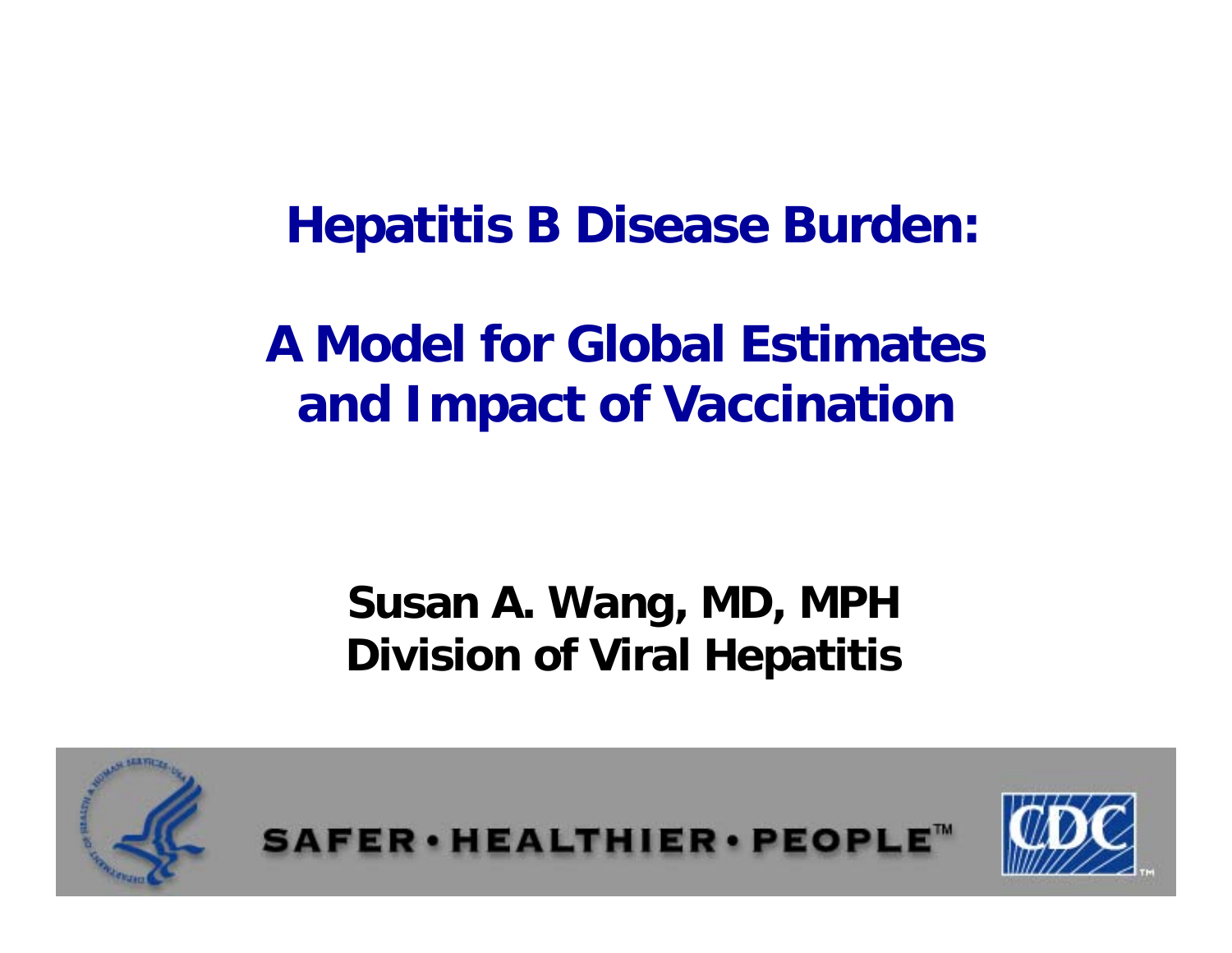# **Barriers to Appreciating HBV Disease Burden and Vaccine Impact**

- Chronic hepatitis B virus (HBV) infections not easily identified or counted yet most morbidity and mortality associated with HBV occurs in persons with chronic infection
- Primary goal of hepatitis B immunization is to prevent chronic infections

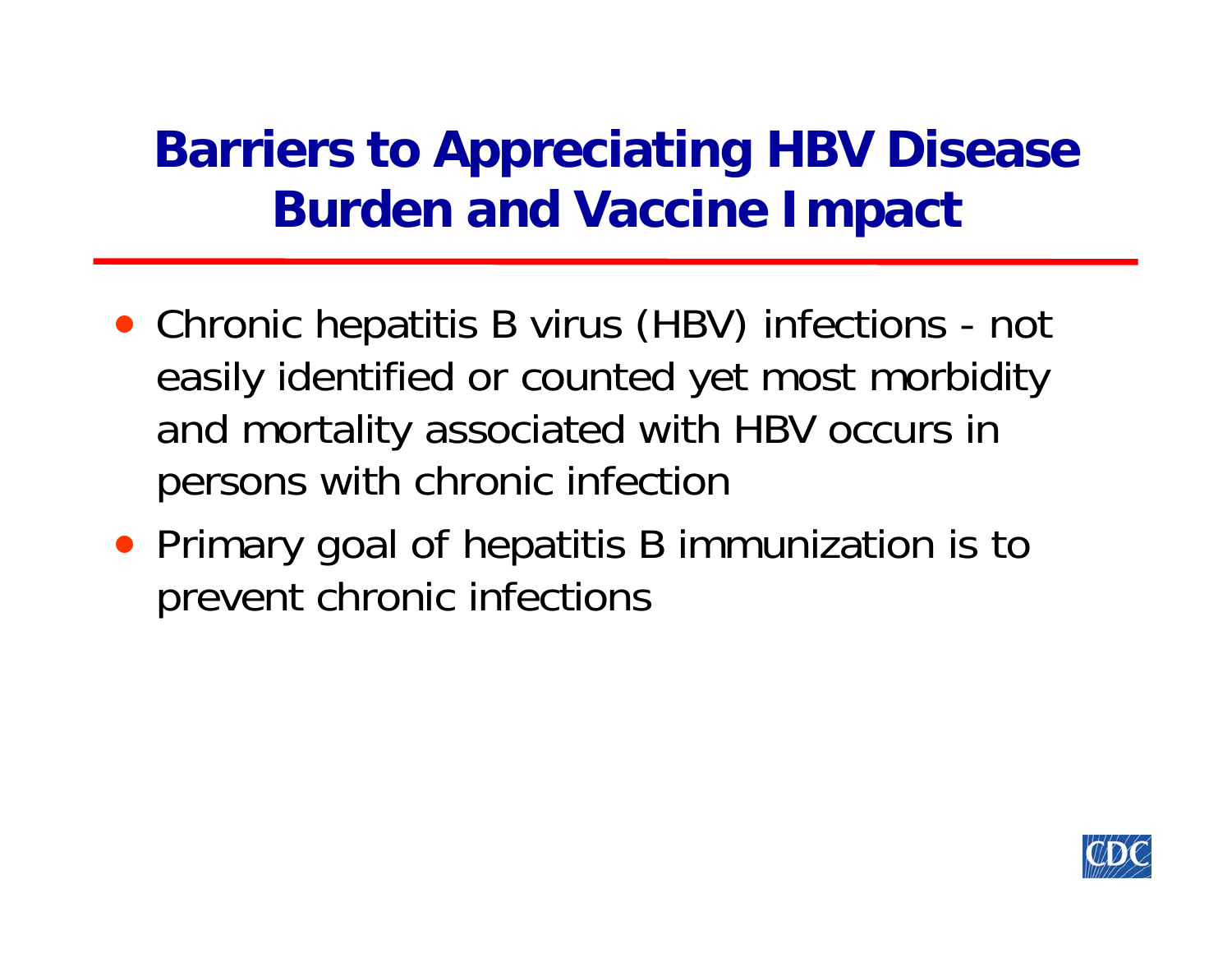# **Natural History of HBV Infection**

- Very dependent on age of infection
- Among infected children acute (symptomatic) hepatitis B rare; likelihood of developing chronic infection high:

| Age at infection | <b>Acute HBV</b> | <b>Chronic HBV</b> |
|------------------|------------------|--------------------|
| <1 year          | $1\%$            | 90%                |
| 1-5 years        | $5 - 15%$        | 25-50%             |
| >5 years         | $20 - 50\%$      | $6 - 10\%$         |

• Morbidity and mortality associated with chronic infection (cirrhosis, hepatocellular carcinoma or HCC) not apparent until adulthood

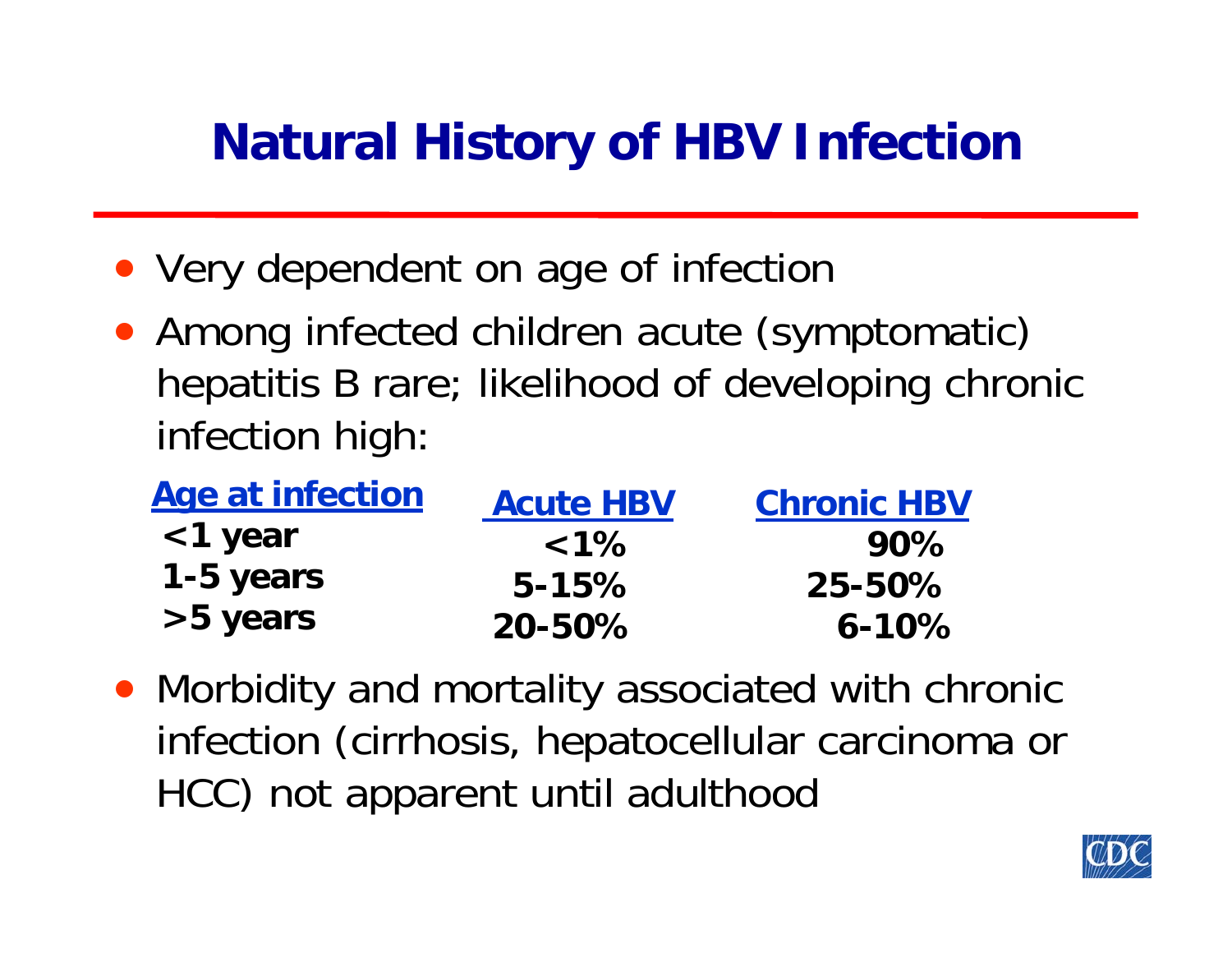## **Modes of HBV Transmission in Infancy and Early Childhood**

- • Vertical transmission from infected mother to infant
- • Horizontal transmission from infected household contact to child

¾ Both modes of transmission can be prevented by vaccination of newborns!

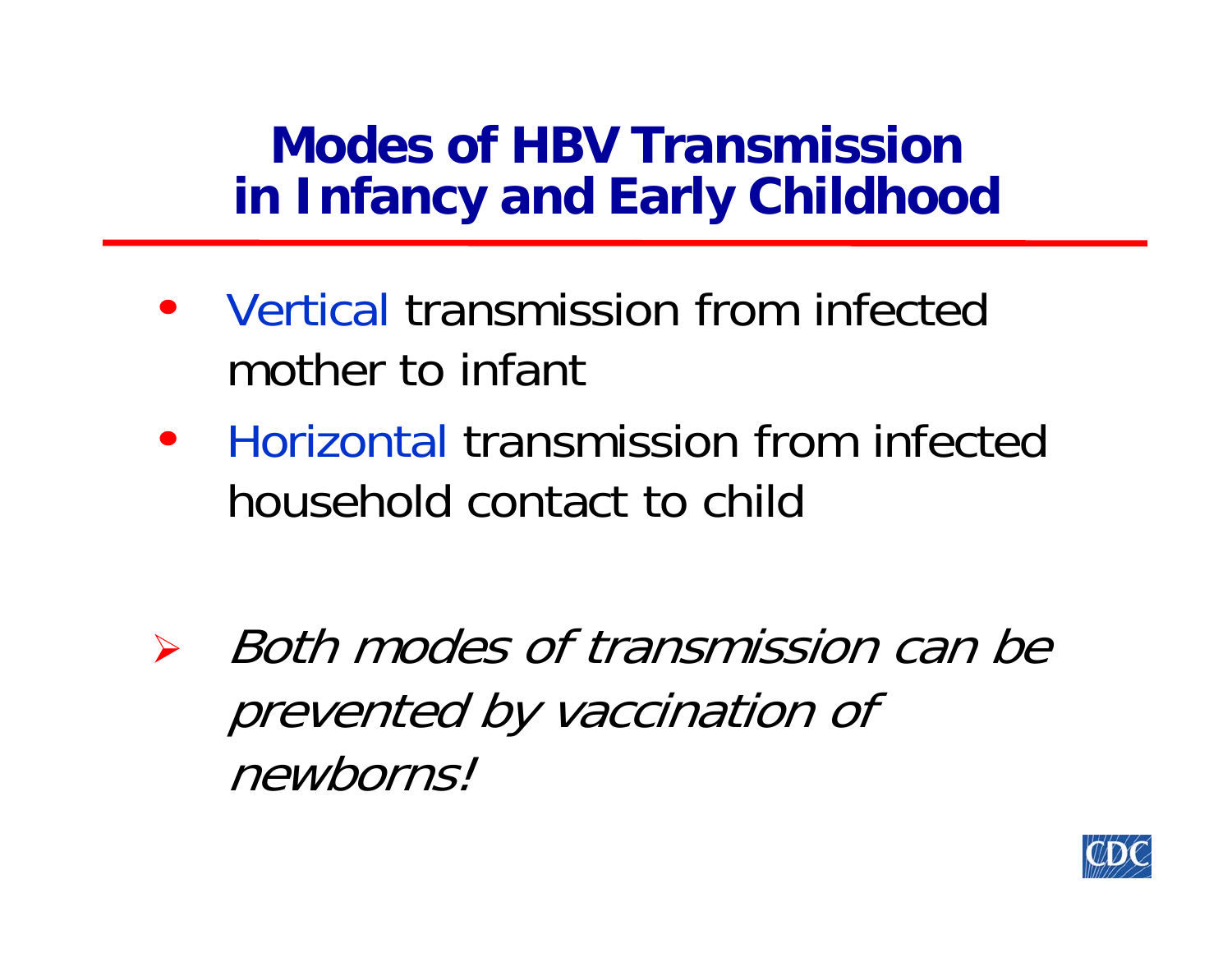# **Vertical Transmission**

- Transmission from infected mother to infant
- Percutaneous and permucosal exposure to mother's blood during birth
- *In utero* transmission rare: accounts for <2% of perinatal infections
- HBV **not** transmitted by breastfeeding

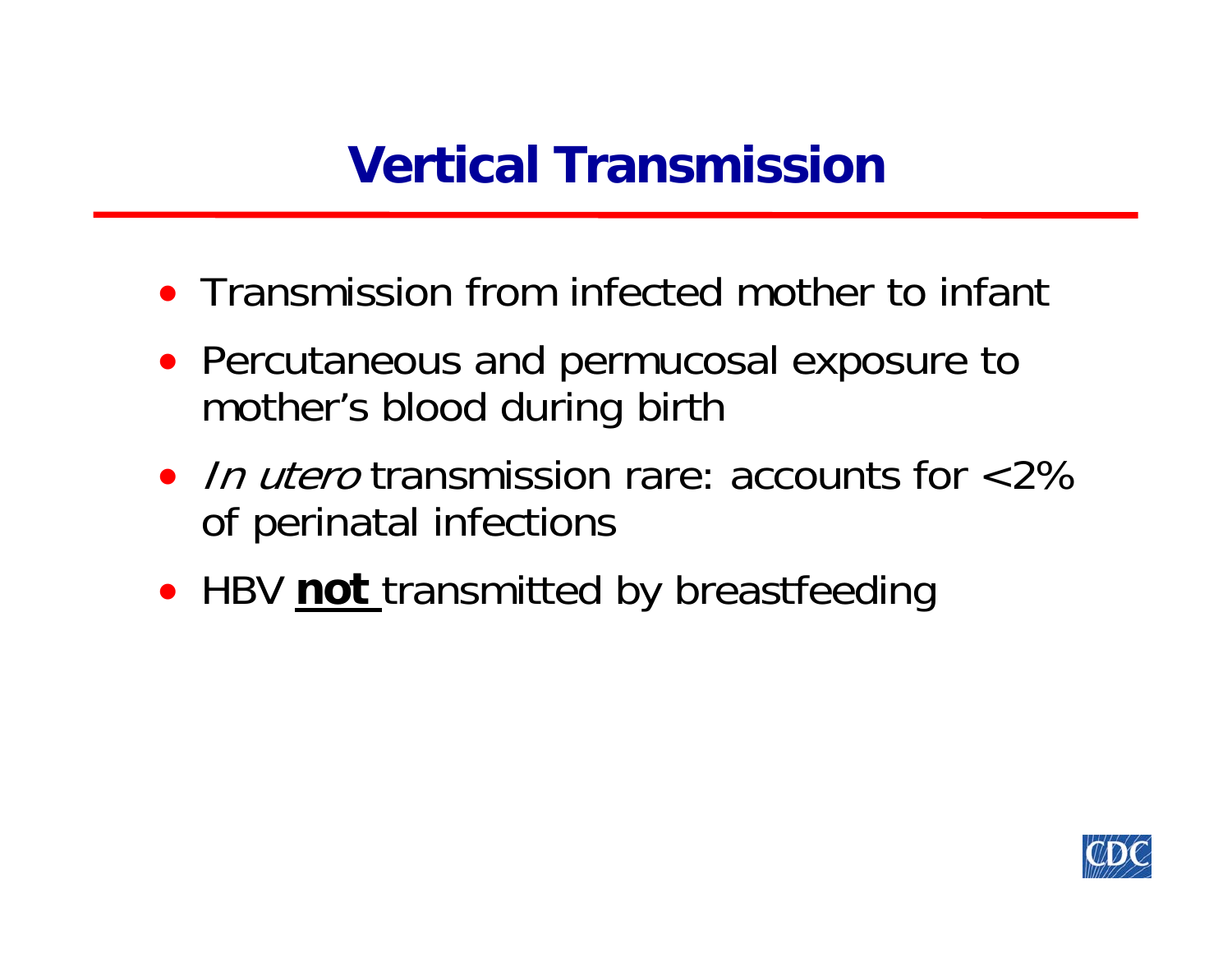# **Risk of Vertical HBV Transmission by Serologic Status of Mother**

| <b>Serostatus of Mother</b> |                 | <b>Infants Infected</b> |  |
|-----------------------------|-----------------|-------------------------|--|
| <u>HBsAq</u>                | <u>HBeAq</u>    |                         |  |
| <b>Positive</b>             | <b>Positive</b> | $70\% - 90\%$           |  |
| Positive                    | Negative        | $5\% - 20\%$            |  |

¾Immunoprophylaxis is highly effective in preventing vertical HBV transmission: hepatitis B vaccine alone prevents vertical transmission in up to 95% of infants when given soon after birth

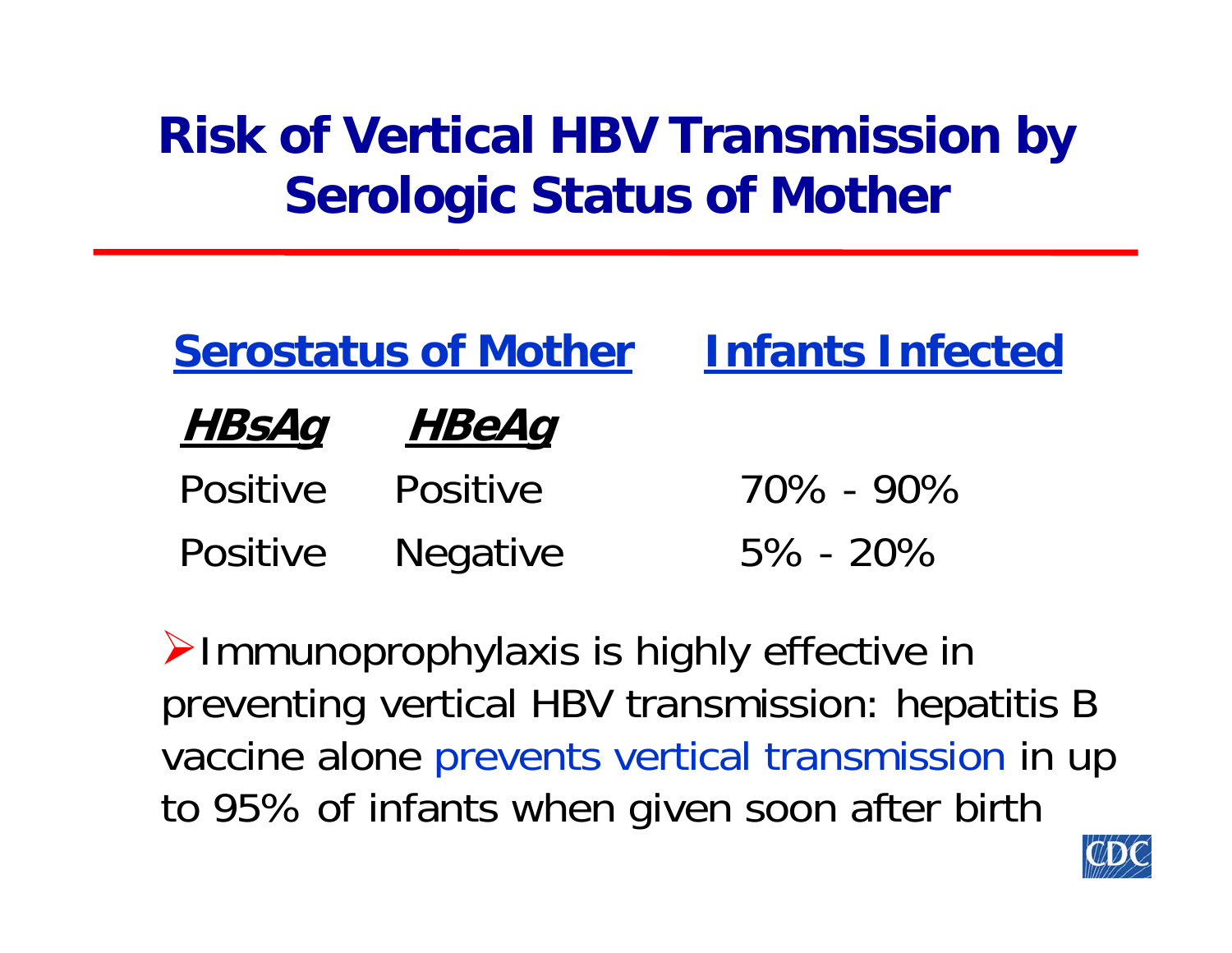# **Horizontal Transmission**

- Transmission occurring during early childhood is a result of horizontal transmission of HBV within household
	- **to** young children **from** family members: usually infected parents, older siblings, and household members
- May be associated with breaks in skin barrier common in tropical areas – e.g., scabies, dermatitis
- ¾ Hepatitis B vaccination will prevent horizontal transmission in early childhood

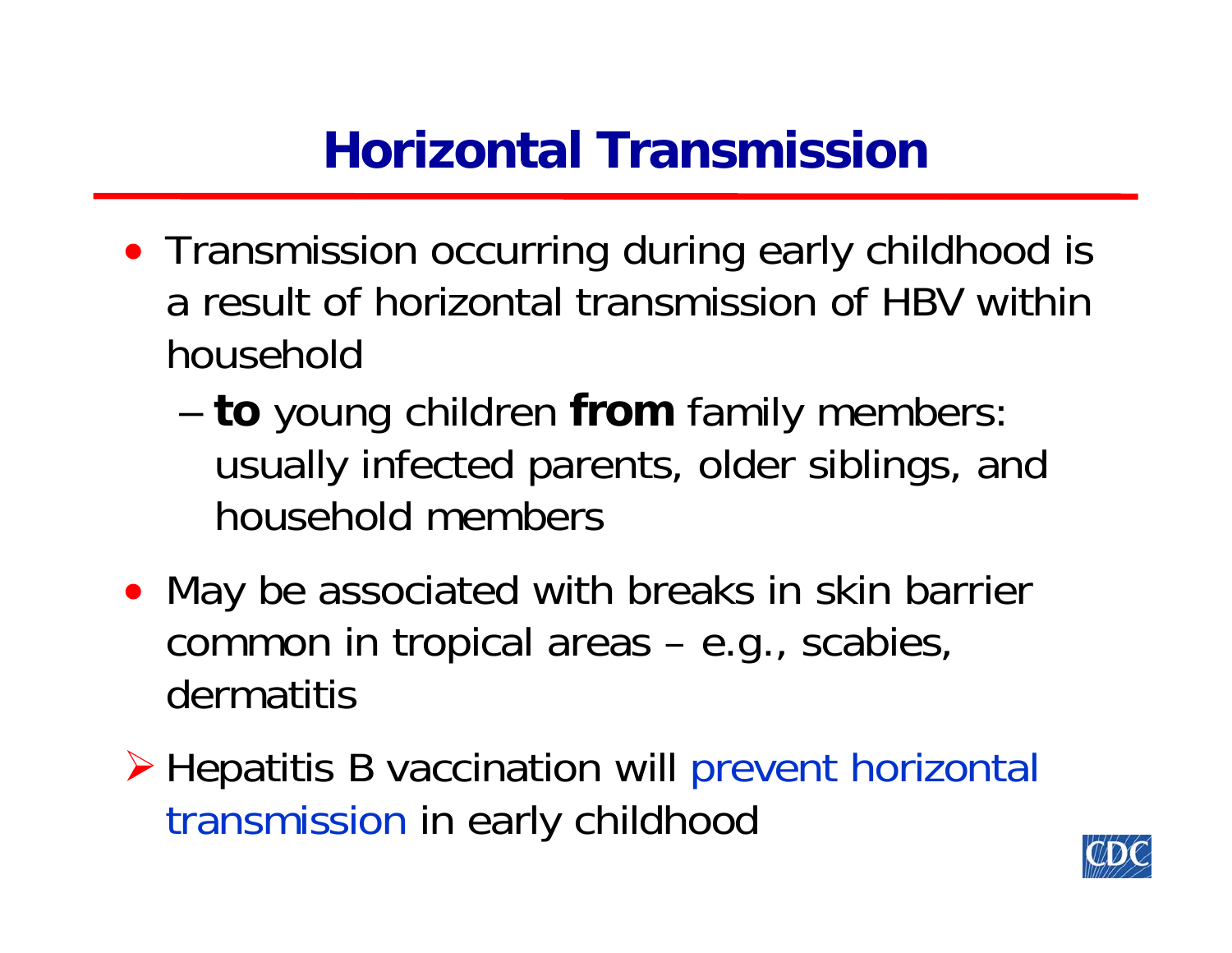### **Rationale for Hepatitis B Vaccine Birth Dose for All Infants**

- Provides "safety net" for prevention of vertically transmitted HBV infections among children born to **HBsAg-positive** women
- Prevents early childhood HBV infections, including horizontally transmitted infections among children born to **HBsAg-negative** women

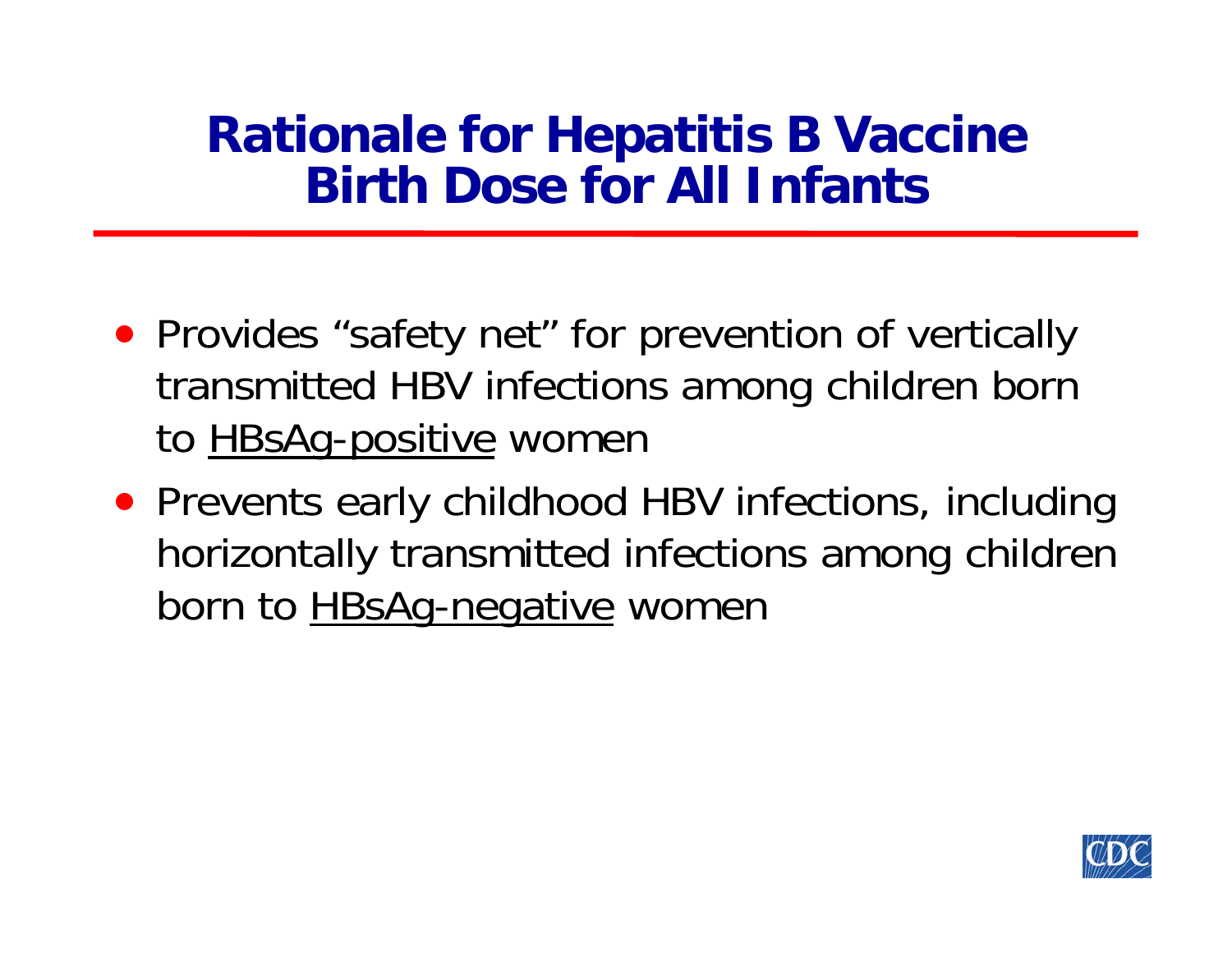# **A Mathematical Model to Estimate Global Hepatitis B Disease Burden and Vaccination Impact**

Susan T. Goldstein, Fangjun Zhou, Stephen C. Hadler, Beth P. Bell, Eric E. Mast, and Harold S. **Margolis** 

International Journal of Epidemiology 2005;34:1329-1339.

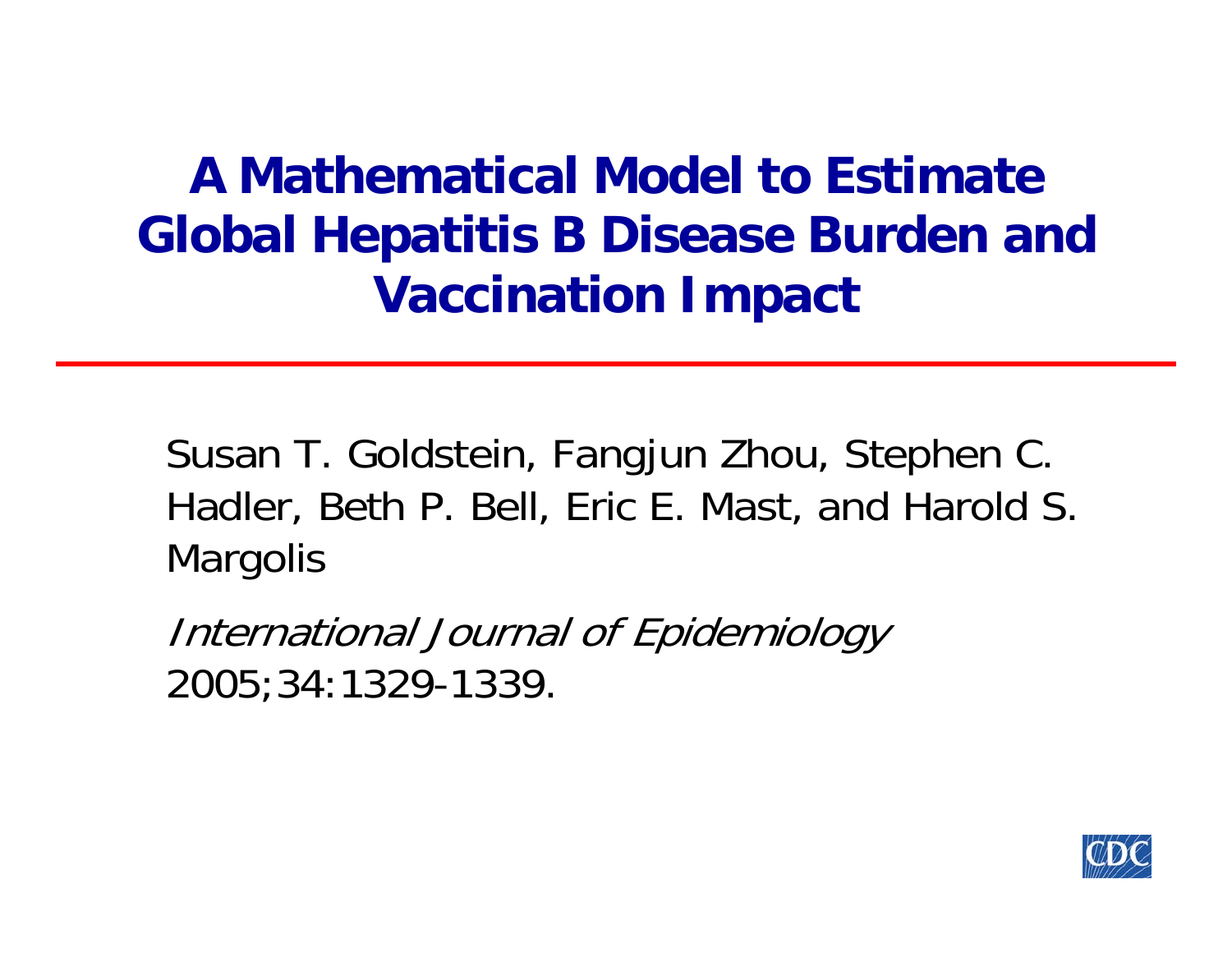### **The Disease Burden Model: Objectives**

- Estimate HBV-related morbidity and mortality at the country, regional, and global levels
- Estimate reduction in HBV-related morbidity and mortality with different vaccination strategies
- Use as field tool at country level to facilitate introduction of hepatitis B vaccination

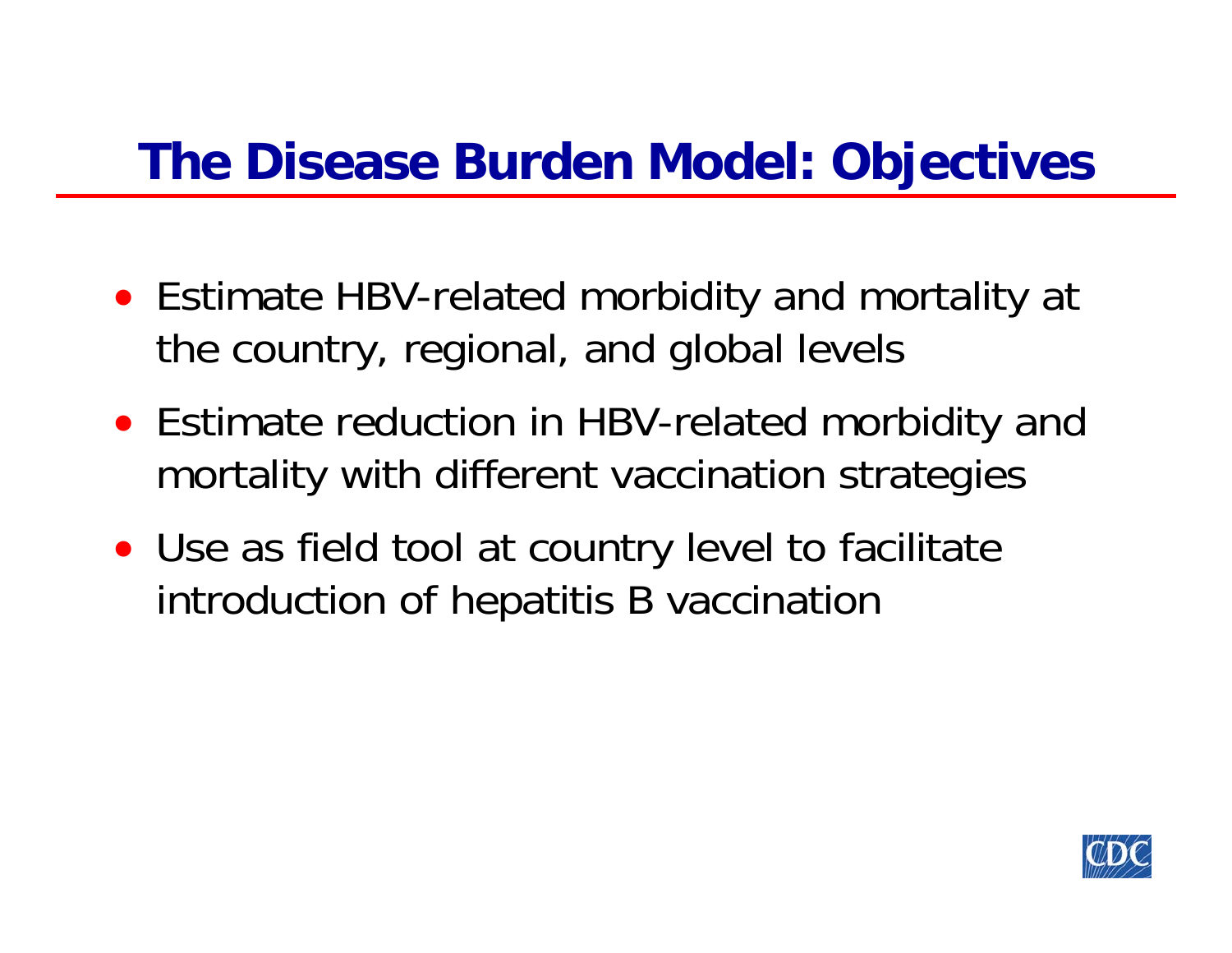### **Model Overview**



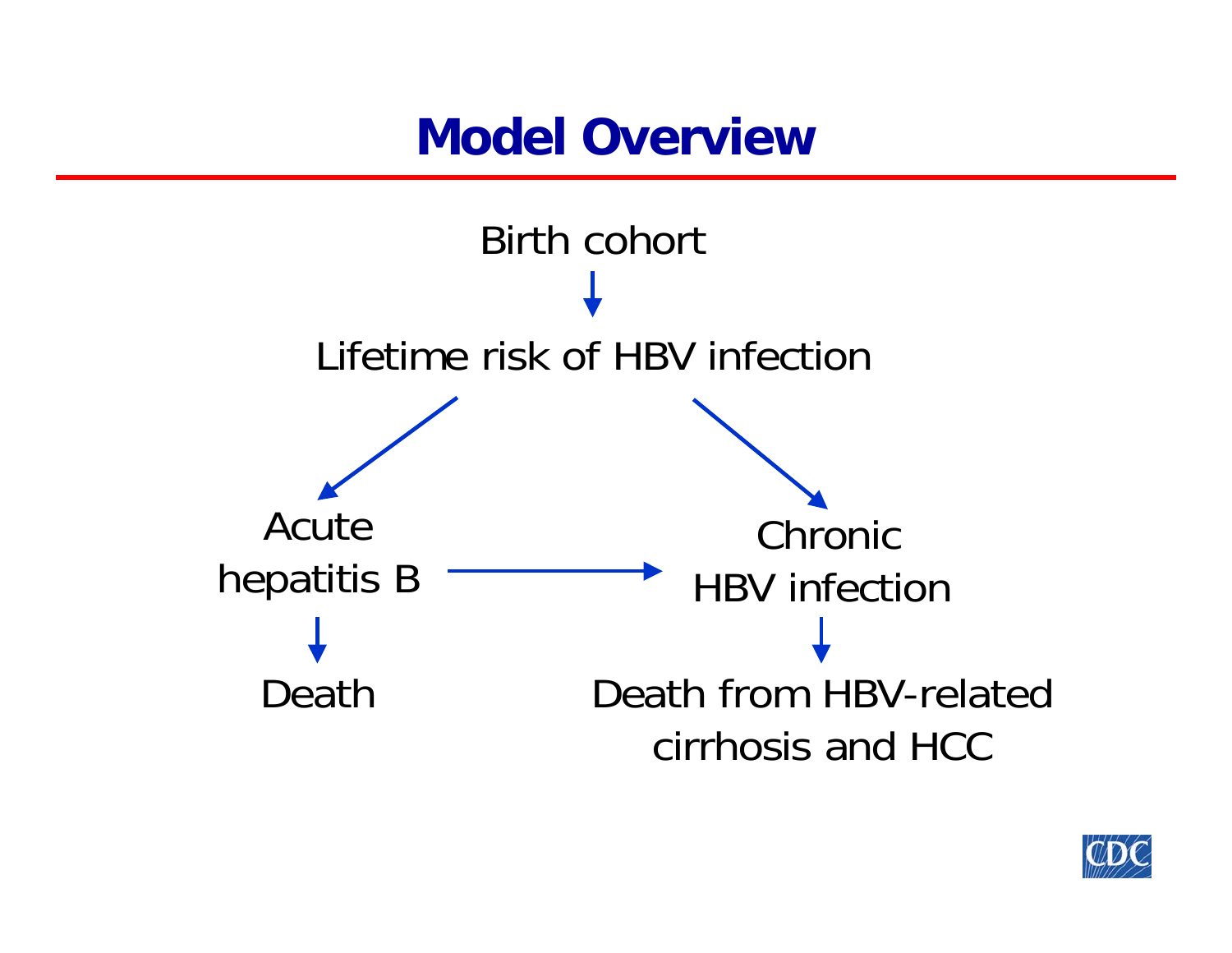# **Risk of Acquiring HBV Infection**

- Calculated from age-specific prevalence of HBV in population
- Accounted for country-specific infant mortality
- Infection assumed to occur in one of three age periods

**Period** Perinatal Early childhood Late

### **Age** BirthAfter birth - 5 years old >5 years old

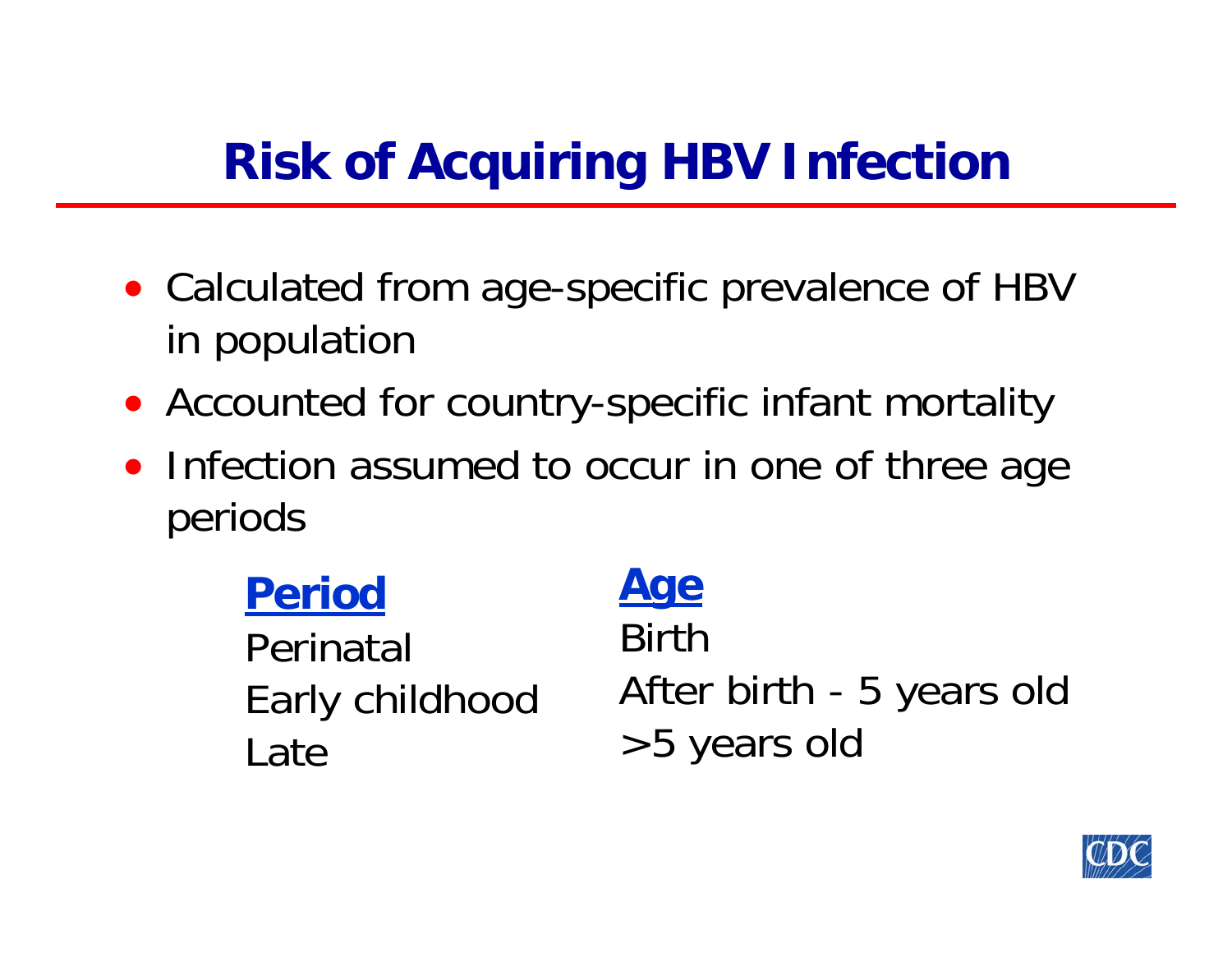# **Infection Outcome: Acute HBV and Chronic HBV Infection**

- Decision tree analysis
- Estimate age-specific risk
	- acute HBV infection
	- death from acute HBV infection
	- chronic HBV infection

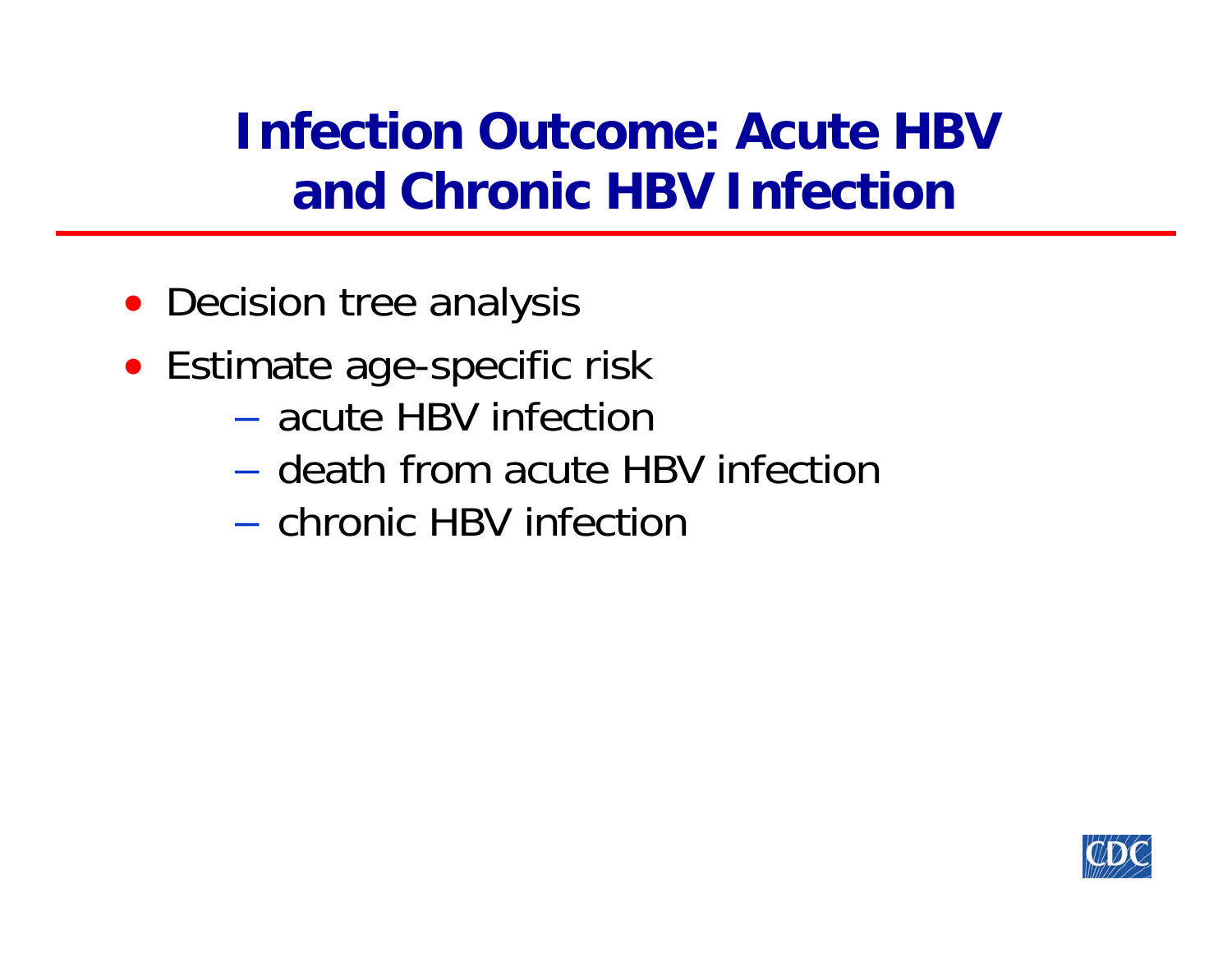# **Infection Outcome: Deaths From Chronic Infection**

- Constructed age-specific HBV-related cirrhosis and HCC mortality curves from multiple data sources cirrhosis: US, Taiwan
	- HCC: Alaska, China, Gambia, Taiwan
- Included difference in risk of developing HCC
	- males and females
	- **Land Common**  $-$  HBeAg-positive and HBeAg-negative persons<sup>1</sup>
- Adjusted for country-specific background mortality

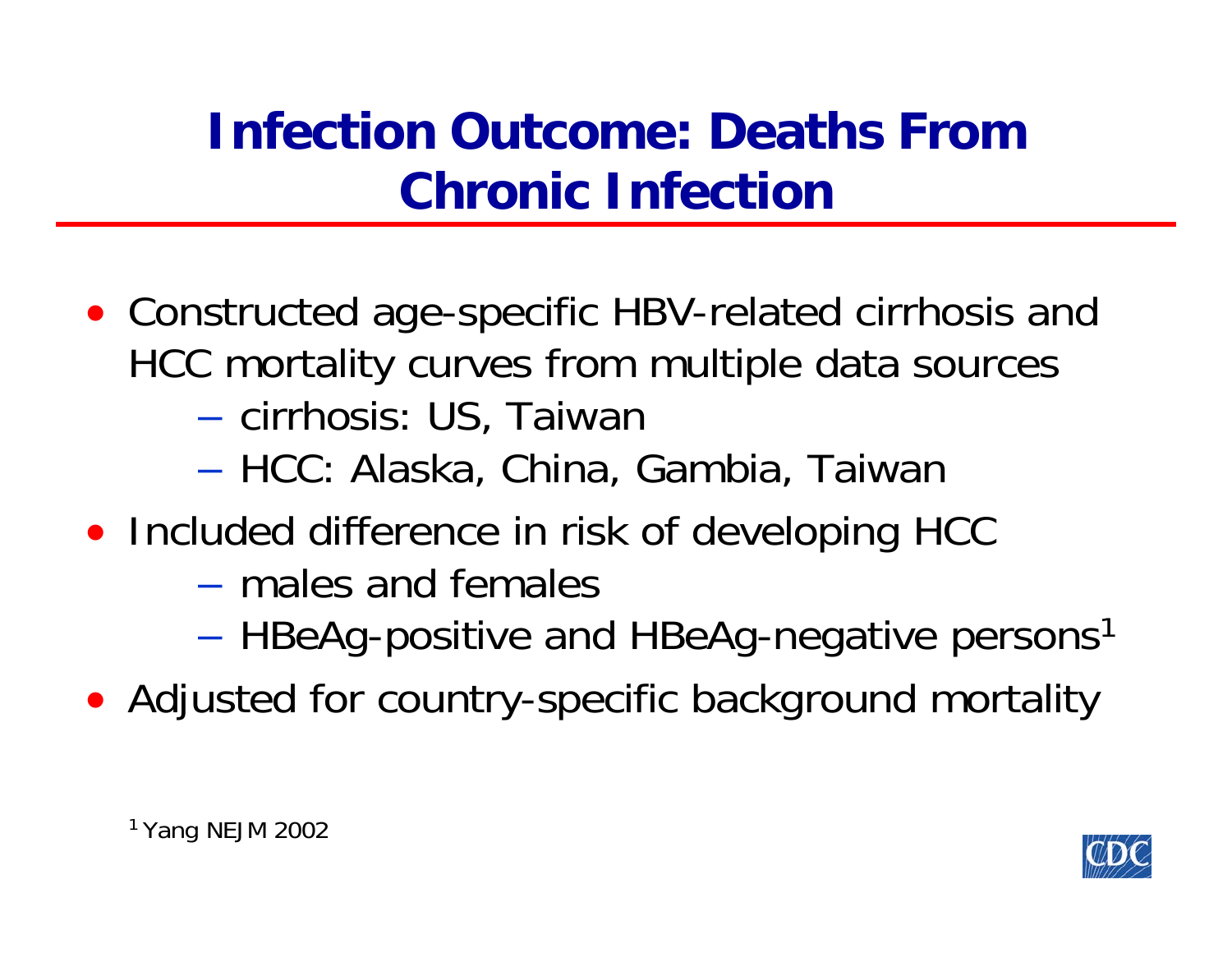## **Hepatitis B Vaccine Efficacy & Effectiveness**

# **Efficacy**

- 3-dose vaccination series 95% efficacious
- Birth dose 95% efficacious in preventing perinatal infection
- Assumed lifelong protection from 3 doses

### **Effectiveness**

- Vaccine efficacy
- Coverage with 3-dose vaccination series
- Receipt of birth dose of vaccine

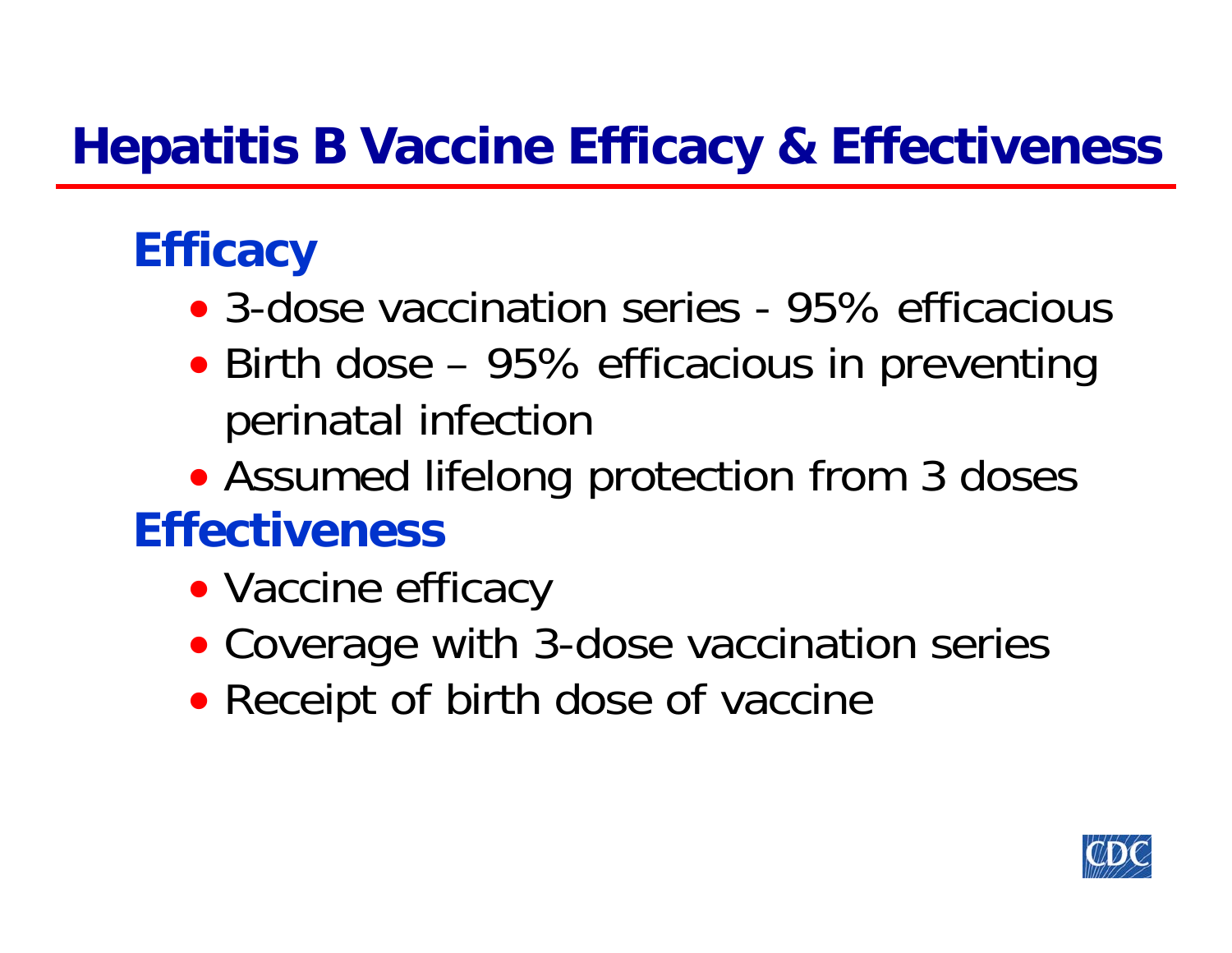# **Seroprevalence Data For Global and Regional Disease Burden Estimates World6 WHO Regions** AFRO, AMRO, EMRO, EURO, SEARO, WPRO **15 Sub-Regions** Similar background mortality and HBV prevalence **Country** For each country in sub-region,

to run model

used same estimate for each of

the four seroprevalence inputs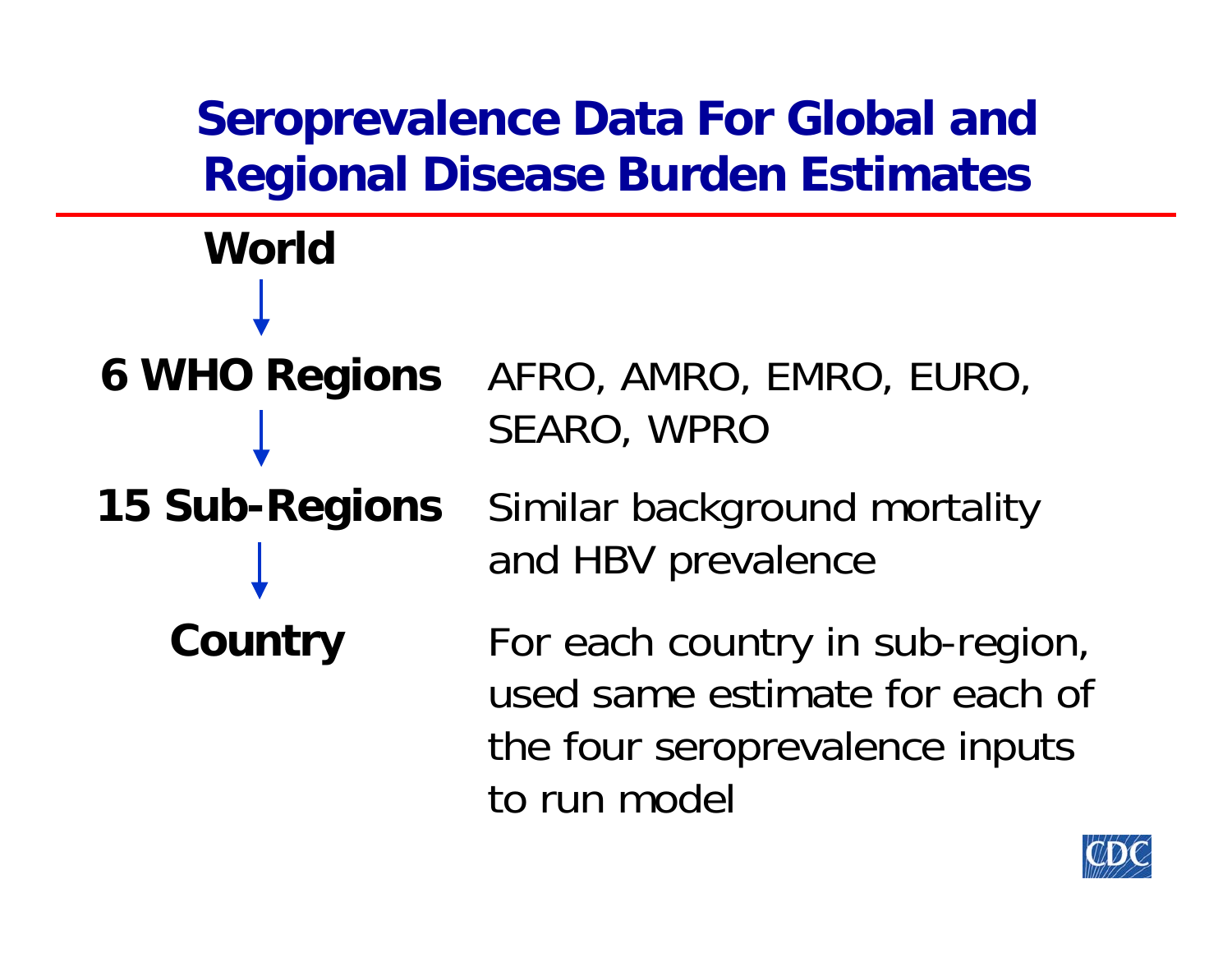# **Model Input and Output**

### **Model Input**

- HBsAg
	- women of child bearing age
- HBeAg
- Anti-HBc at 5 years old
- $\bullet$ • Anti-HBc at  $\geq$  30 years old (lifetime risk of infection)

### **Model Output**

- **Current burden:** HBV-related deaths in 2000
- $\bullet$ **• Future burden:** HBV infections (total and chronic) and HBV-related deaths in 2000 birth cohort

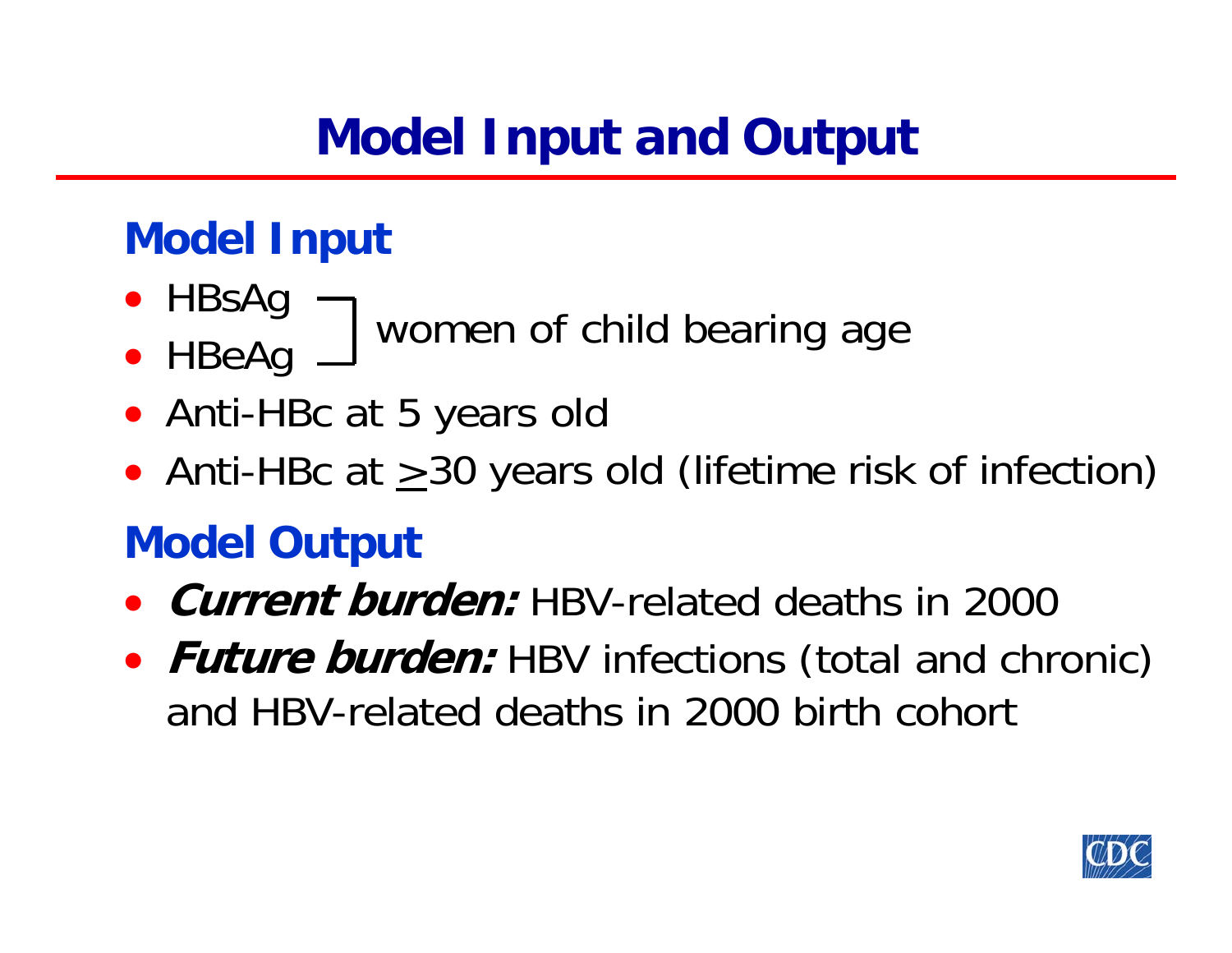# **Current Hepatitis B Disease Burden 1**

|              | <b>Total</b>  | <b>Deaths From</b>       |
|--------------|---------------|--------------------------|
| Region       | <b>Deaths</b> | <b>Chronic Infection</b> |
| <b>AFRO</b>  | 69,000        | 90%                      |
| <b>AMRO</b>  | 12,000        | 92%                      |
| <b>EMRO</b>  | 21,000        | 90%                      |
| <b>EURO</b>  | 51,000        | 94%                      |
| <b>SEARO</b> | 143,000       | 92%                      |
| <b>WPRO</b>  | 325,000       | 95%                      |
| Global       | 620,000       | 94%                      |

1 Year 2000

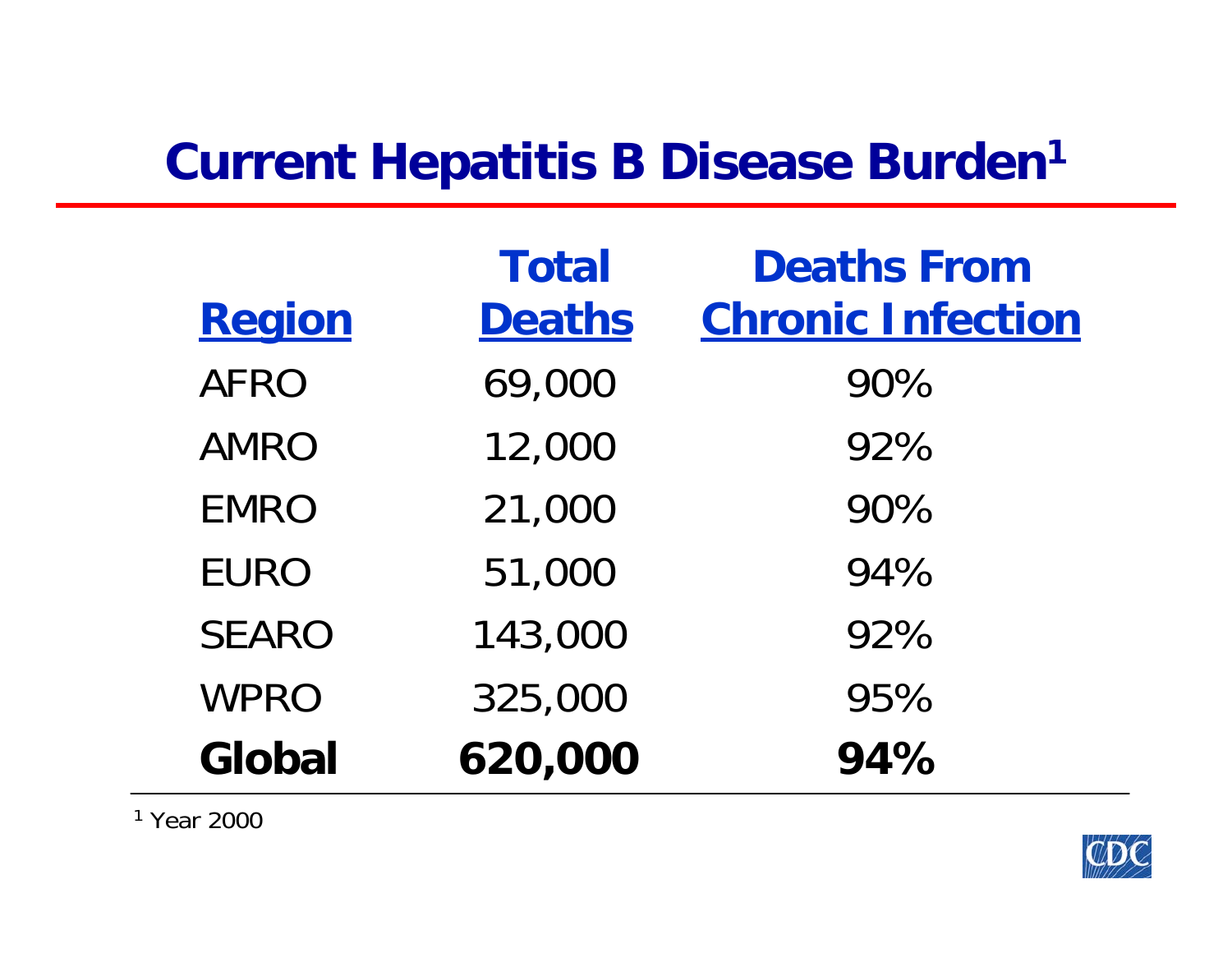# **Future Hepatitis B Disease Burden 1**

|              | <b>Total</b>      |                   |                     |
|--------------|-------------------|-------------------|---------------------|
|              | <b>Infections</b> | <b>Chronic</b>    | <b>Total</b>        |
| Region       | (millions)        | <b>Infections</b> | Deaths <sup>2</sup> |
| <b>AFRO</b>  | 18.5              | 2,915,000         | 276,000             |
| <b>AMRO</b>  | 1.3               | 174,000           | 28,000              |
| <b>EMRO</b>  | 5.3               | 663,000           | 96,000              |
| <b>EURO</b>  | 2.9               | 365,000           | 56,000              |
| <b>SEARO</b> | 17.4              | 2,386,000         | 368,000             |
| <b>WPRO</b>  | 19.3              | 3,230,000         | 581,000             |
| Global       | 64.8              | 9,733,000         | 1,405,0003          |

<sup>1</sup> 2000 birth cohort over course of lifetime without vaccination

<sup>2</sup> Acute hepatitis B and chronic HBV infection

 $3$  95% from chronic infection and 5% from acute hepatitis B

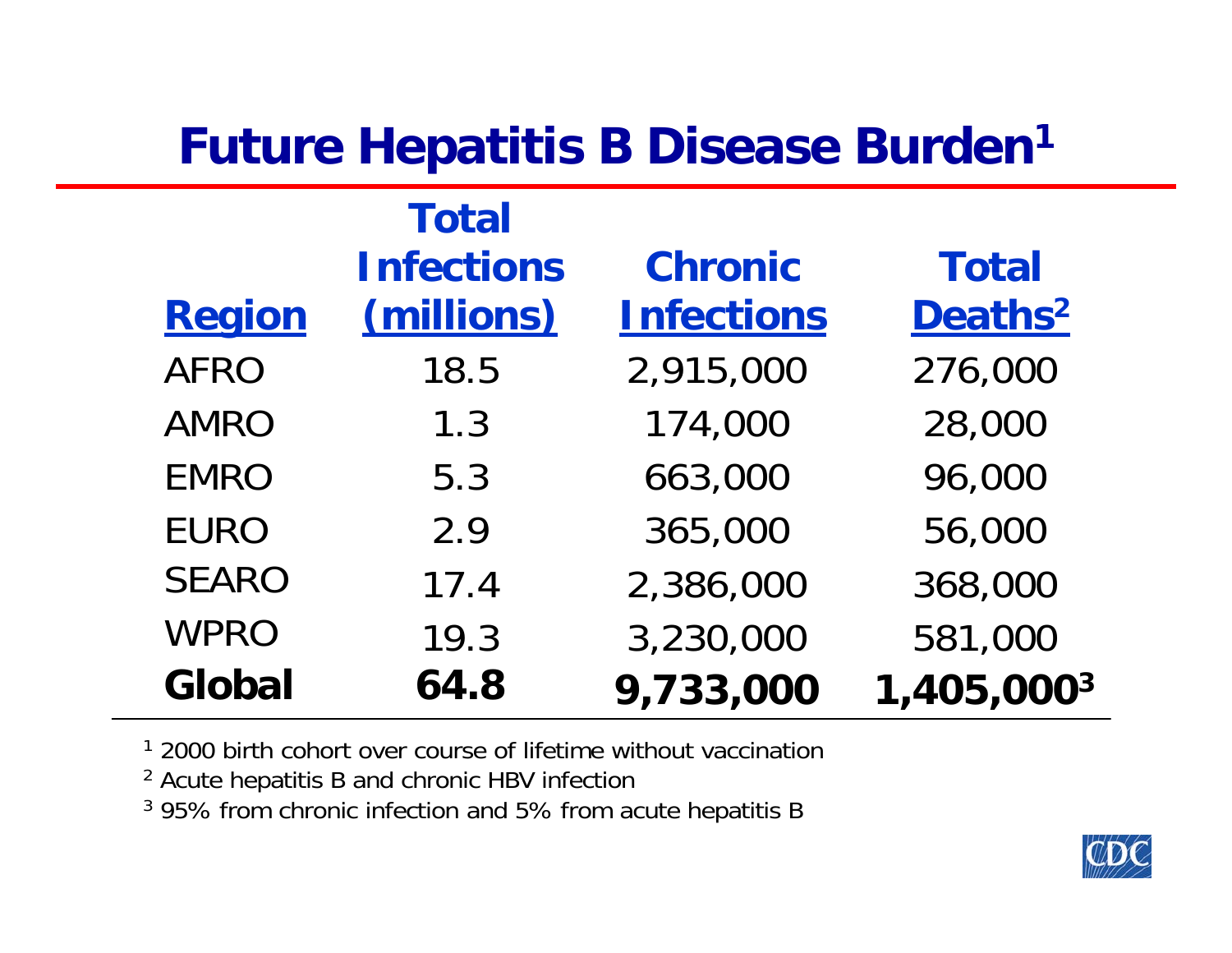# **Global HBV-Related Deaths By Age at Acquisition of Infection 1**

### **Late Period (31%)**

- •children >5
- adolescents
- adults

### **Perinatal Period (21%)**

### **Early Childhood Period (48%)** • children <5

<sup>1</sup> Future deaths, without vaccination

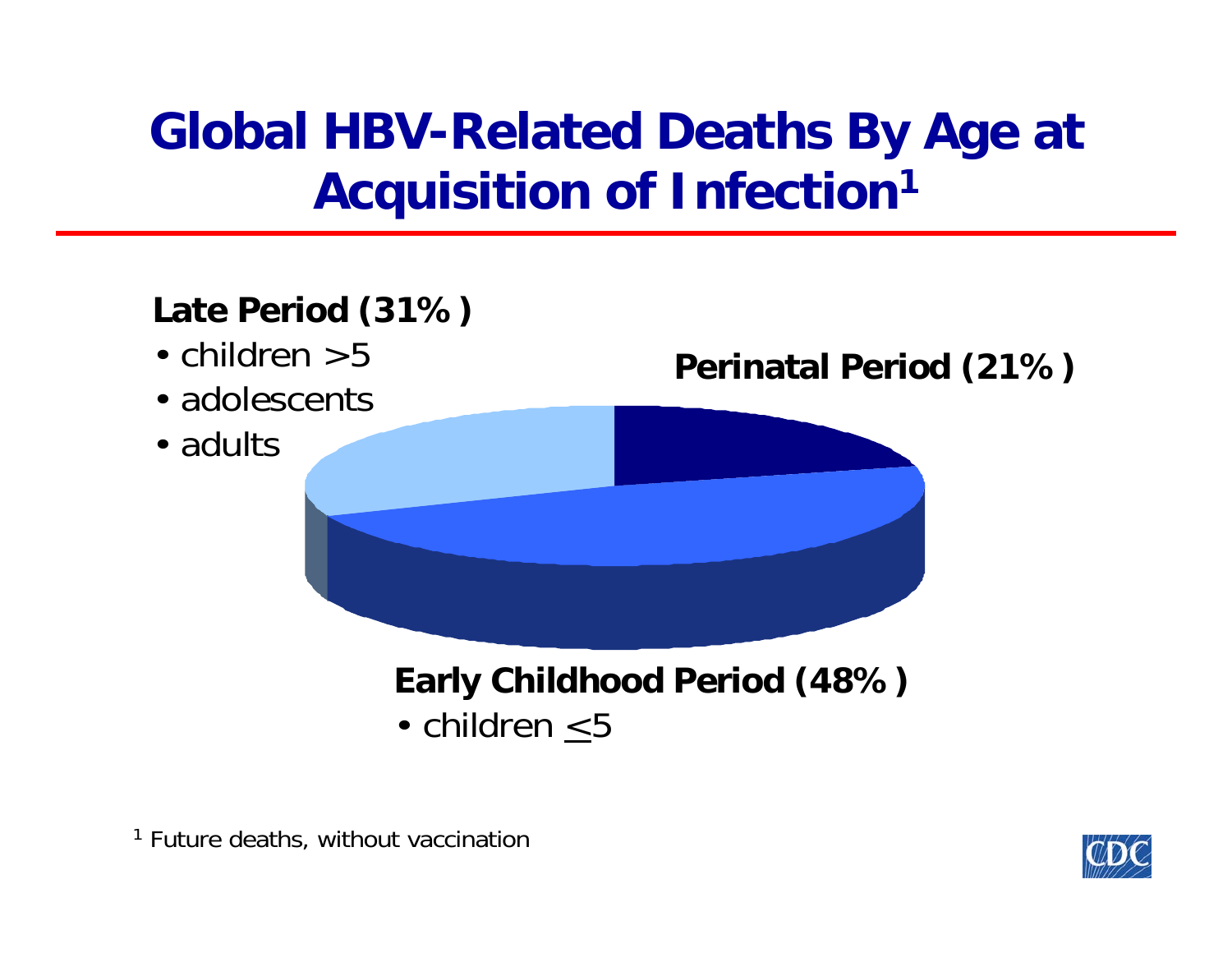# **Proportion of Total Deaths in the 2000 Birth Cohort from Hepatitis B 1**



1Future deaths in 2000 birth cohort, without vaccination

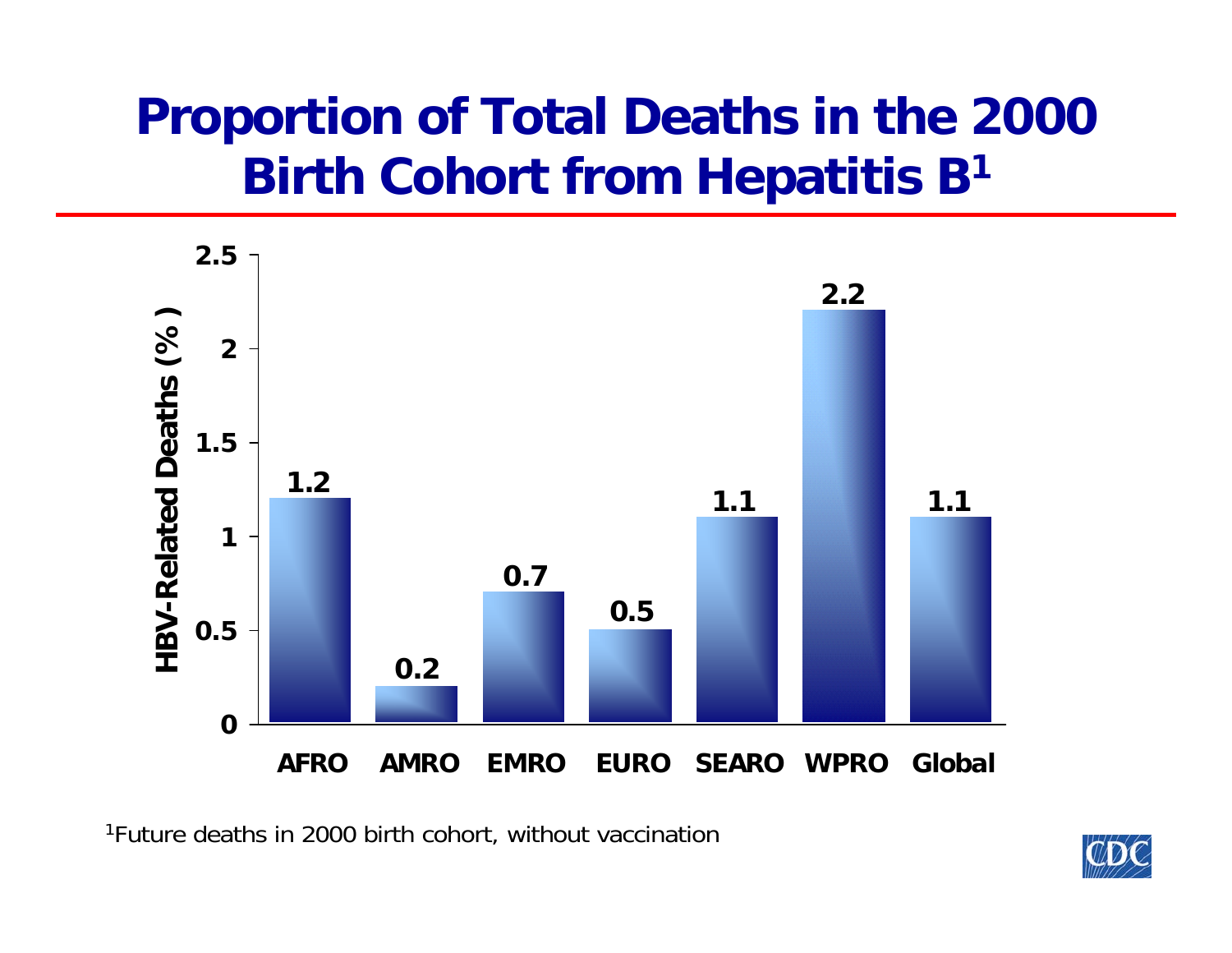## **Proportion of Total Deaths in the 2000 Birth Cohort from Hepatitis B, By Age at Infection 1**



1Future deaths in 2000 birth cohort, without vaccination

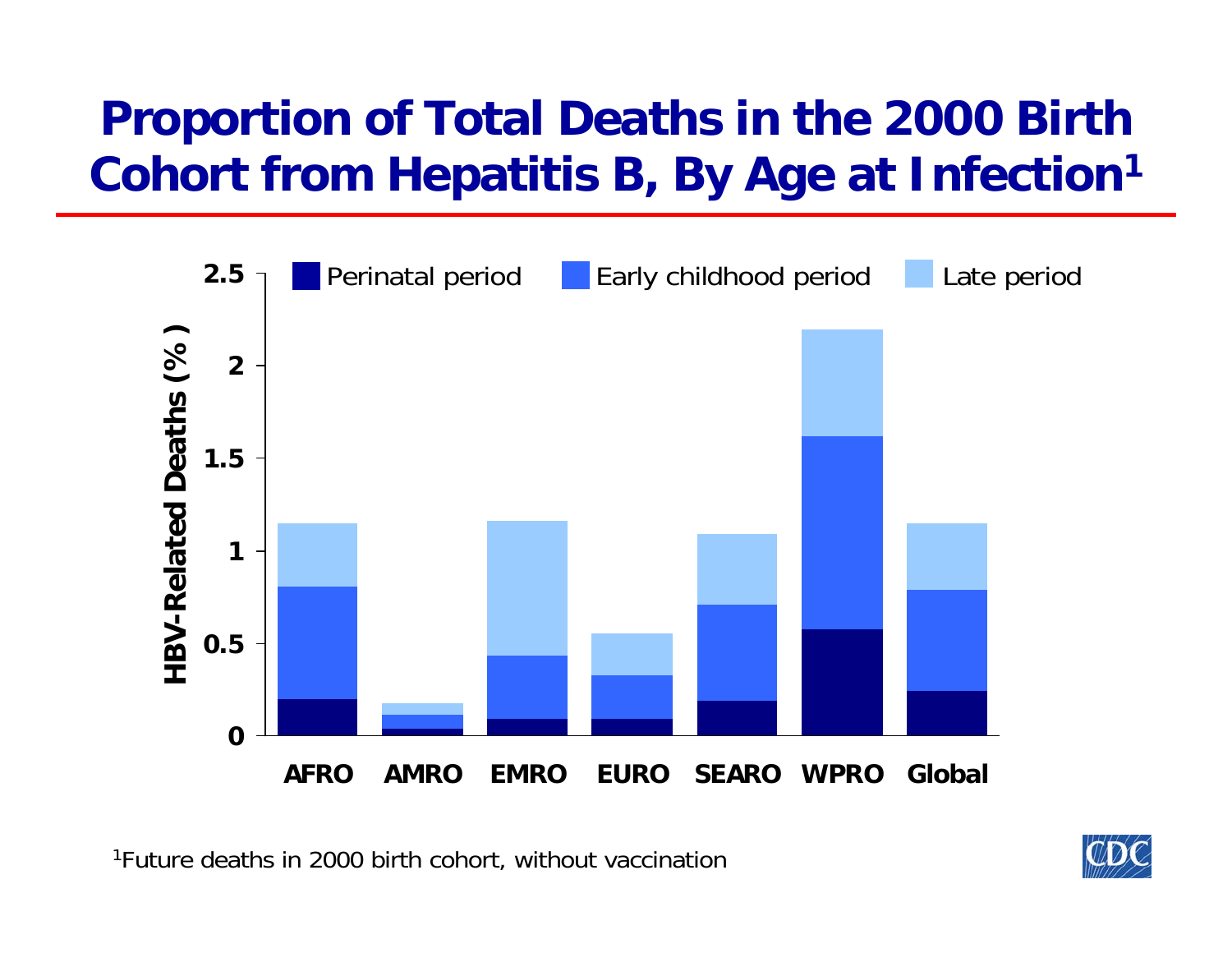### **Reduction in HBV-Related Deaths in the 2000 Birth Cohort with Vaccination1**



<sup>1</sup> Without administration of a birth dose of vaccine

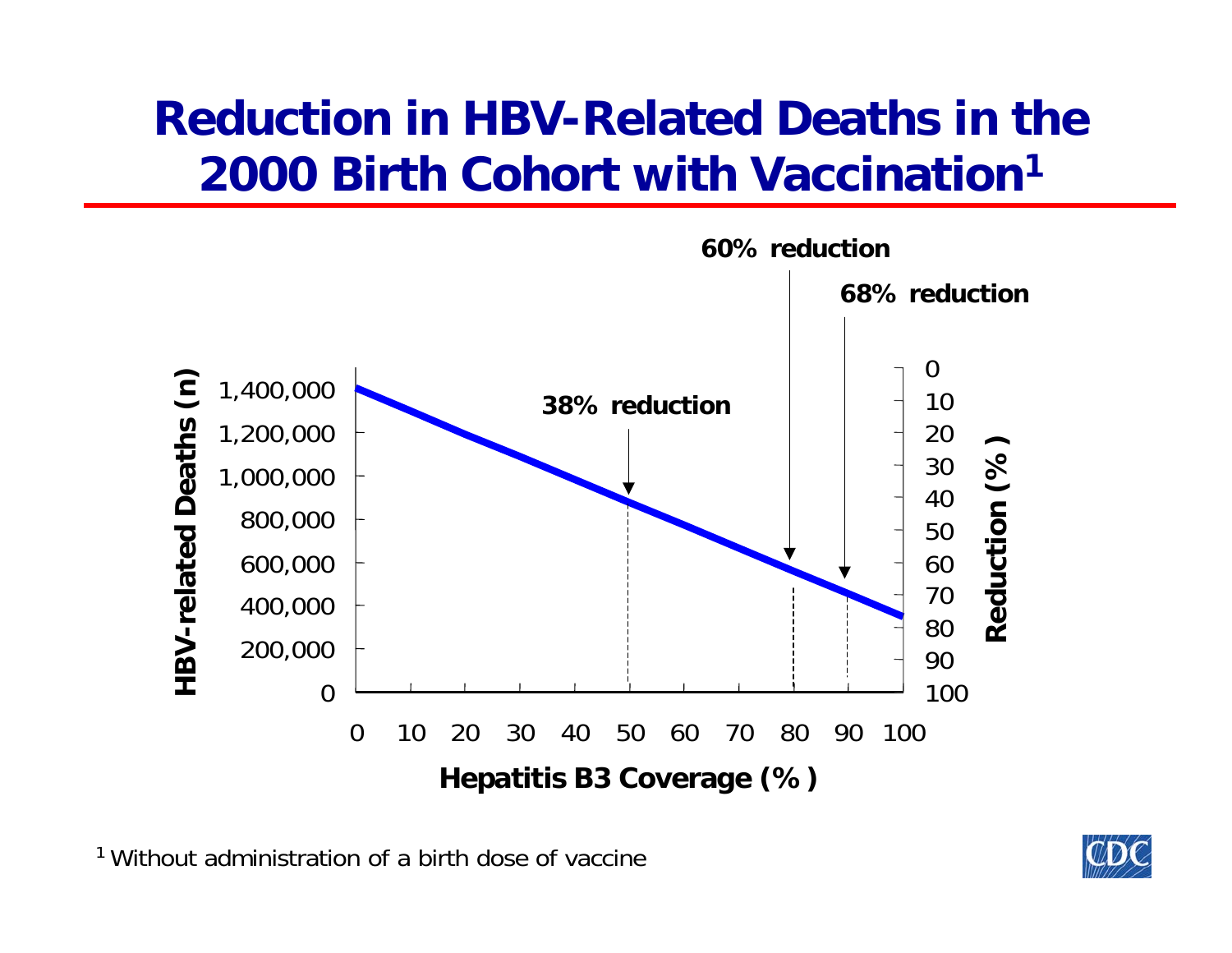# **Reduction in HBV-Related Deaths with Vaccination: Impact of Birth Dose**



<sup>1</sup> Administration of birth dose to 50% and 90% of the vaccinated cohort

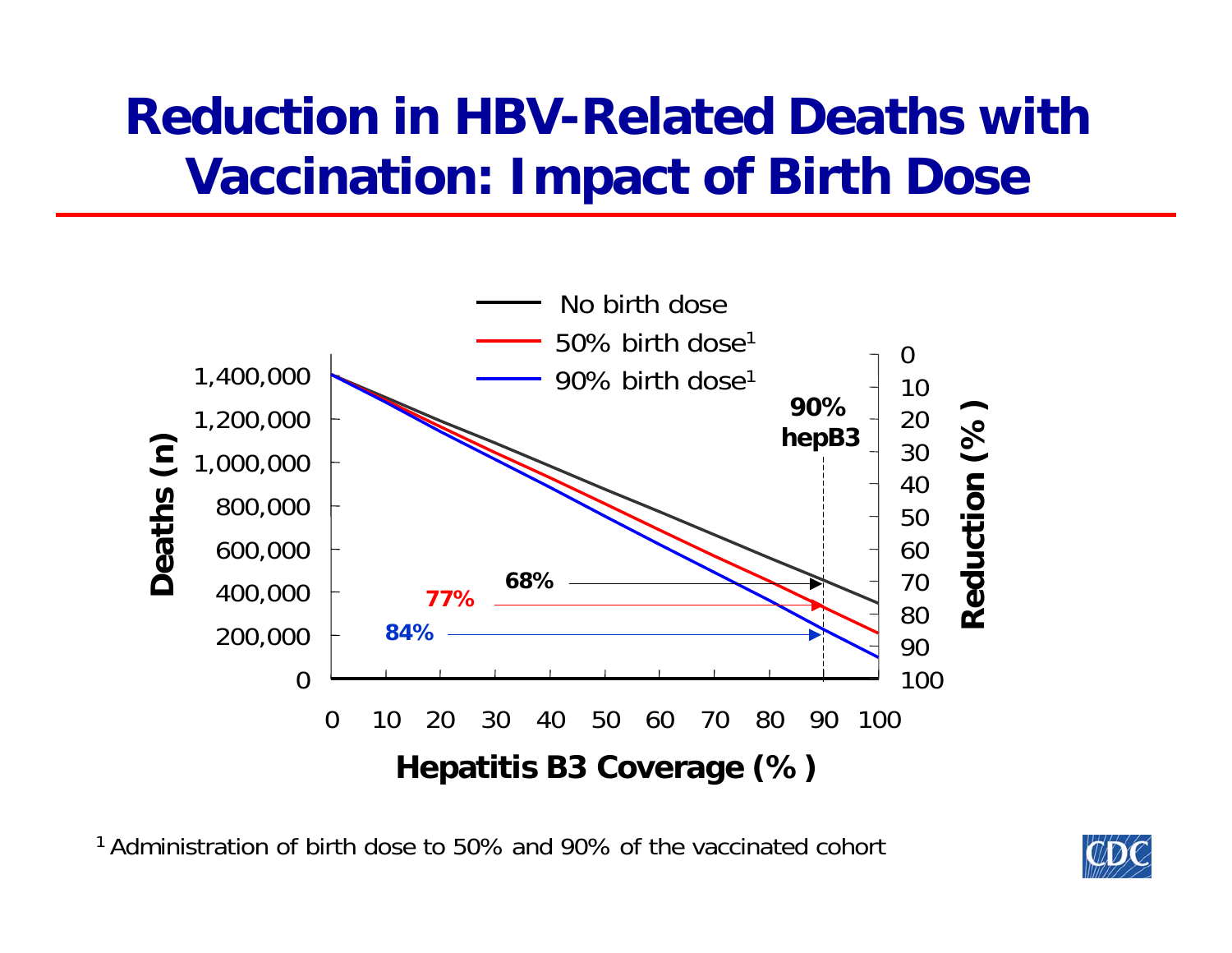# **Reduction in HBV-Related Deaths with Increasing Birth Dose Coverage**



1 Administration of birth dose to 50% and 90% of the vaccinated cohort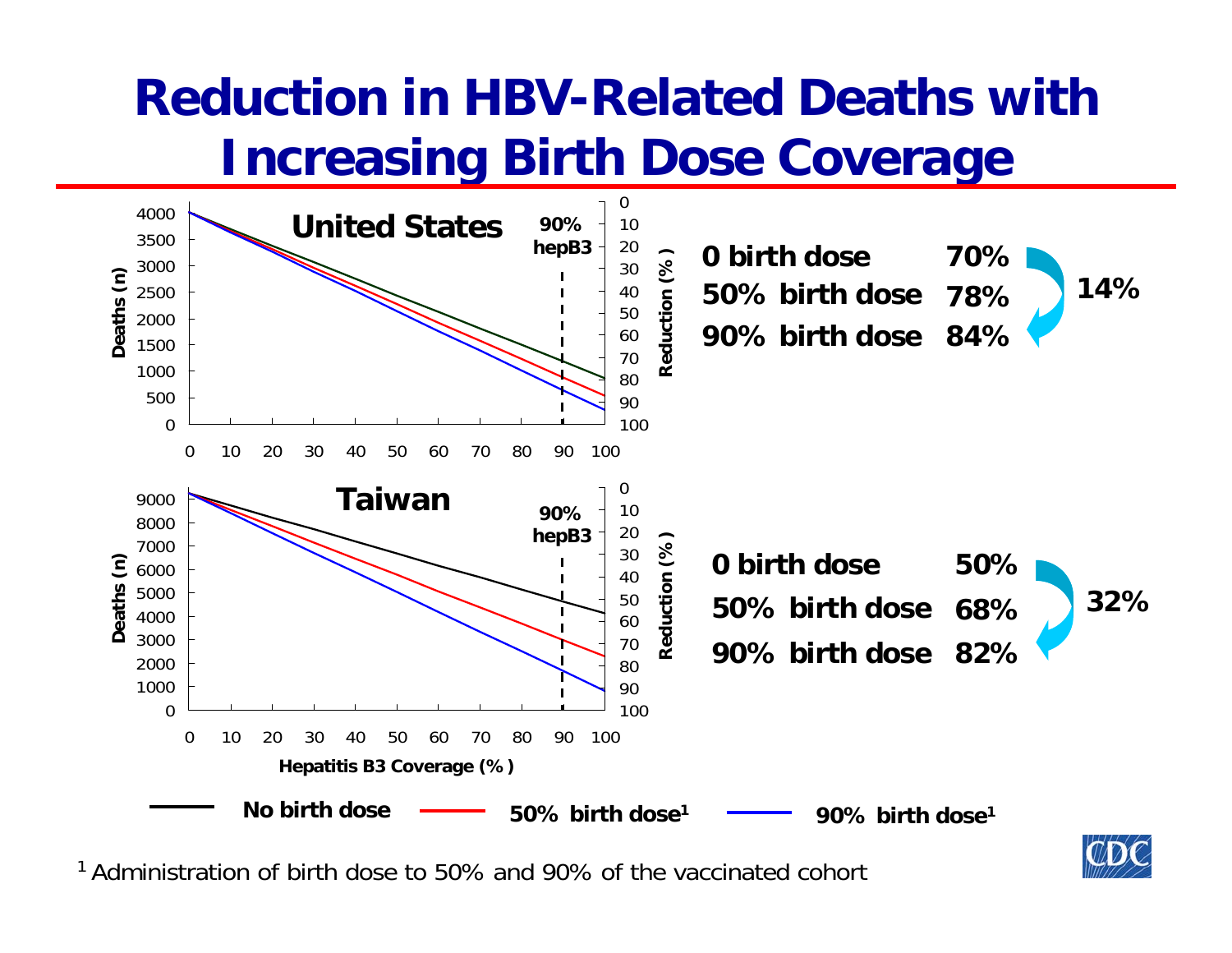# **Updated United States Strategy to Eliminate HBV Transmission**

- Universal infant vaccination (1991)
- New December 2005 recommendations address gaps in eliminating perinatal and childhood transmission and focus on immunizing all newborns before hospital discharge

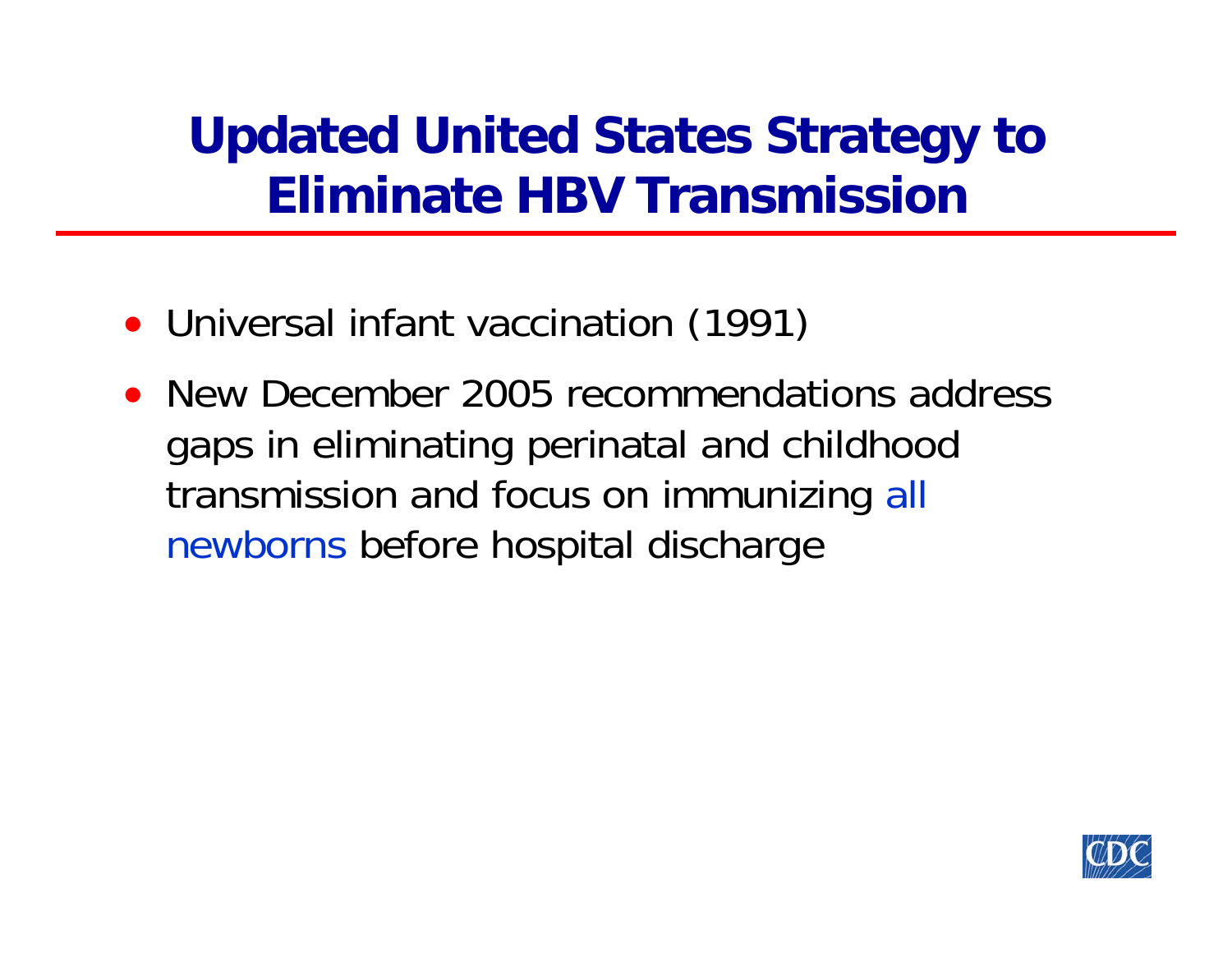# **Conclusions**

- Globally, HBV infection causes substantial morbidity and mortality
- Most HBV-related deaths result from chronic sequelae of infection acquired in the perinatal and early childhood periods
- Inclusion of hepatitis B vaccine birth dose into national immunization programs could prevent >80% of HBV-related deaths

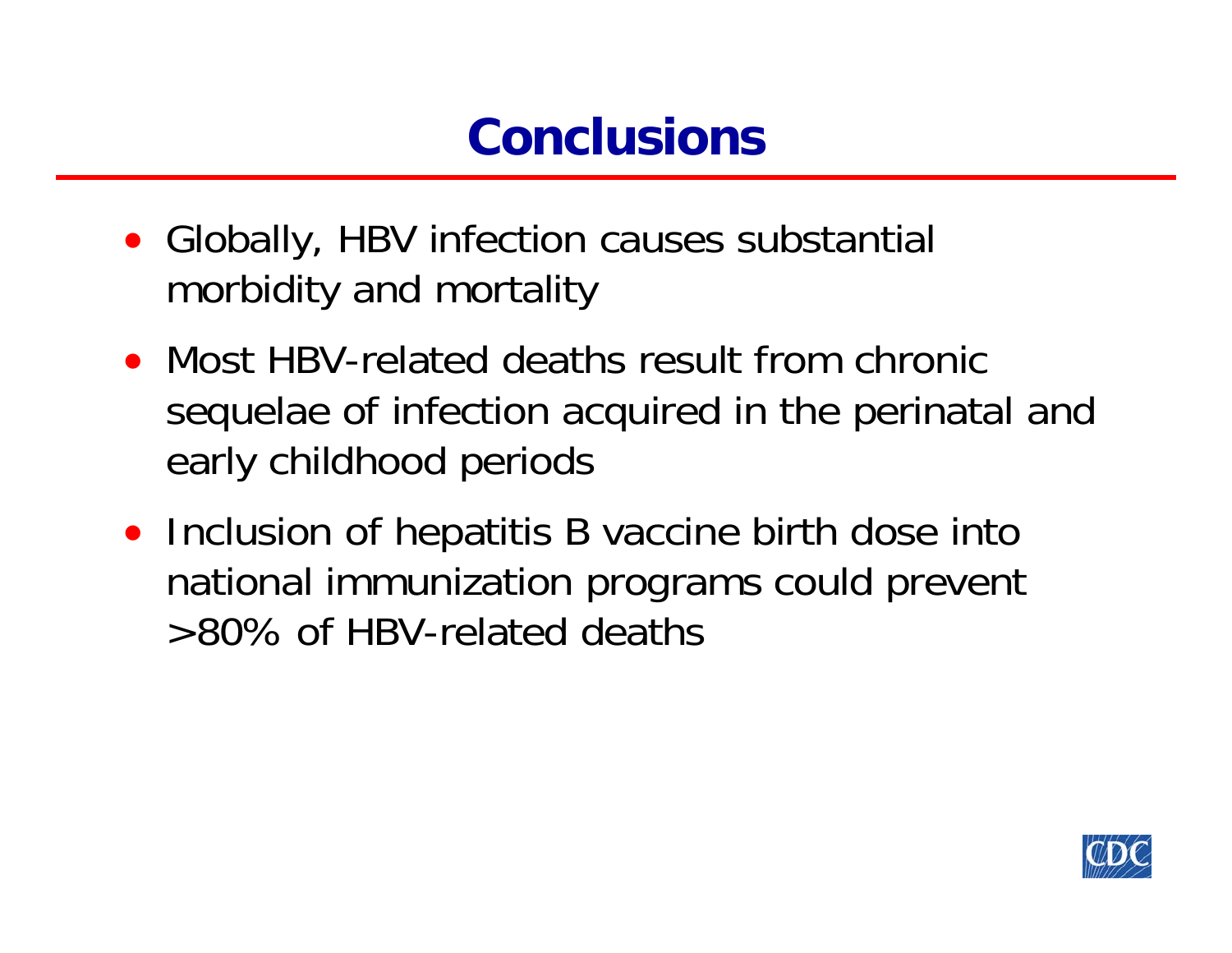# **Field Use for Hepatitis B Disease Burden Model**

- $\bullet$ Run on desktop computer
- •EXCEL software
- •User-friendly interface
- •User's manual



• Available at http://aim-elearning.stanford.edu/en/vaccines /hepb/assessBurden/model/index. html